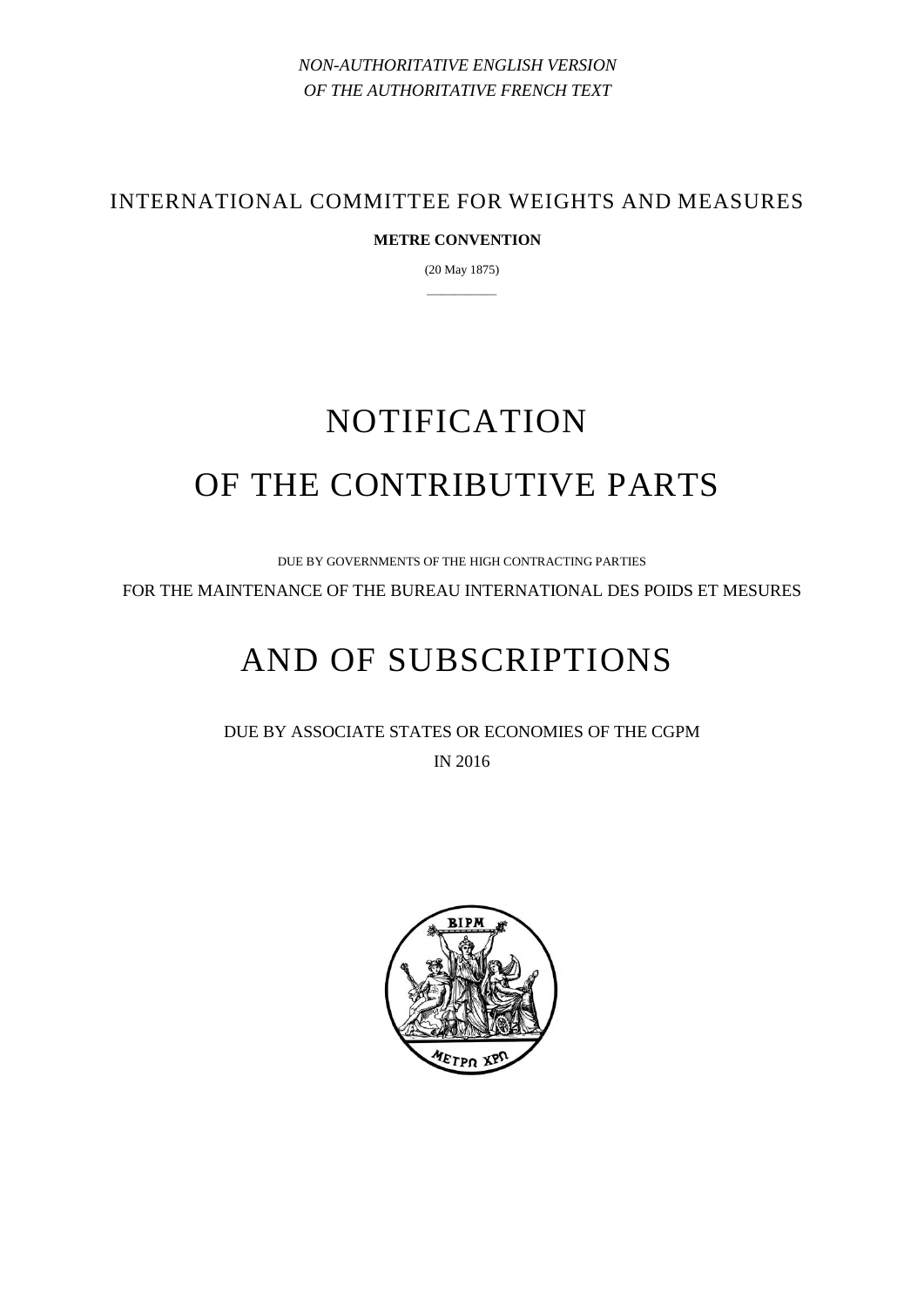#### **DOTATION OF THE BIPM**

At its 25th meeting (November 2014), the General Conference on Weights and Measures (CGPM) adopted Resolution 4 on the annual dotation of the International Bureau of Weights and Measures (BIPM) for the years 2016 to 2019, which sets it as follows:

> 2016: 11 980 000 Euros 2017: 11 980 000 Euros 2018: 11 980 000 Euros 2019: 11 980 000 Euros.

#### **CONTRIBUTIVE PARTS IN 2016**

The bureau of the International Committee for Weights and Measures (CIPM) has the honour to send Member States the table of the contributive parts for 2016 (as given on the following page).

The repartition of the dotation for 2016 is based on the Scale of Assessments for the apportionment of the expenses adopted by the United Nations (UN) General Assembly in December 2012 for the years 2013 to 2015, i.e. the scale in force when calculating the table of the contributive parts for 2016. As the Scale of Assessments applicable for 2016 onwards will be adopted in December 2015 by the United Nations (UN) General Assembly, and published in early 2016, corrections of the contributive parts for the year 2016 will be taken into account in the Notification of the contributive parts for the year 2017.

Those Member States marked with an asterisk in the Table of the repartition of the dotation pay the maximum or minimum contribution. Except for these States, the repartition percentage is calculated by multiplying the UN scale by 1.191.

#### **PAYMENT TERMS**

The CIPM bureau recalls that, according to Article 10 of the Metre Convention, the contributive parts shall be paid *at the beginning of each year*. Drawn up in Euros, they are paid in Euros, or in any other currency convertible to Euros.

Payment of the contributions can be made:

- **by cheque** payable to the Bureau international des poids et mesures,

- **by bank transfer** to the BIPM bank account **at HSBC**, 103 avenue des Champs Elysées F-75419 PARIS CEDEX 08:

SWIFT code: CCF RF RPP IBAN: FR76 3005 6000 0600 0637 0002 020

Bank code: 30056 Branch code: 00006 Account number: 0006 370 0020 RIB key: 20

- **by bank transfer** to the BIPM bank account **at La Banque Postale**, centre financier F-75900 PARIS  $CEDEX$  15:

| Bank code: 20041        | Branch code: 00001 | Account number: 02 829 26J 020          | RIB key: 55 |  |  |
|-------------------------|--------------------|-----------------------------------------|-------------|--|--|
| SWIFT code: PSSTFRPPPAR |                    | IBAN: FR40 2004 1000 0102 8292 6J02 055 |             |  |  |

To request an invoice, please contact the BIPM Director (martin.milton@bipm.org).

For the International Committee for Weights and Measures:

| <i>The Secretary,</i>           | <i>The President.</i>                      |  |  |
|---------------------------------|--------------------------------------------|--|--|
| J.MCLAREN.                      | B. INGLIS                                  |  |  |
| Ottawa, Canada, 4 December 2015 | Lane Cove, NSW, Australia, 4 December 2015 |  |  |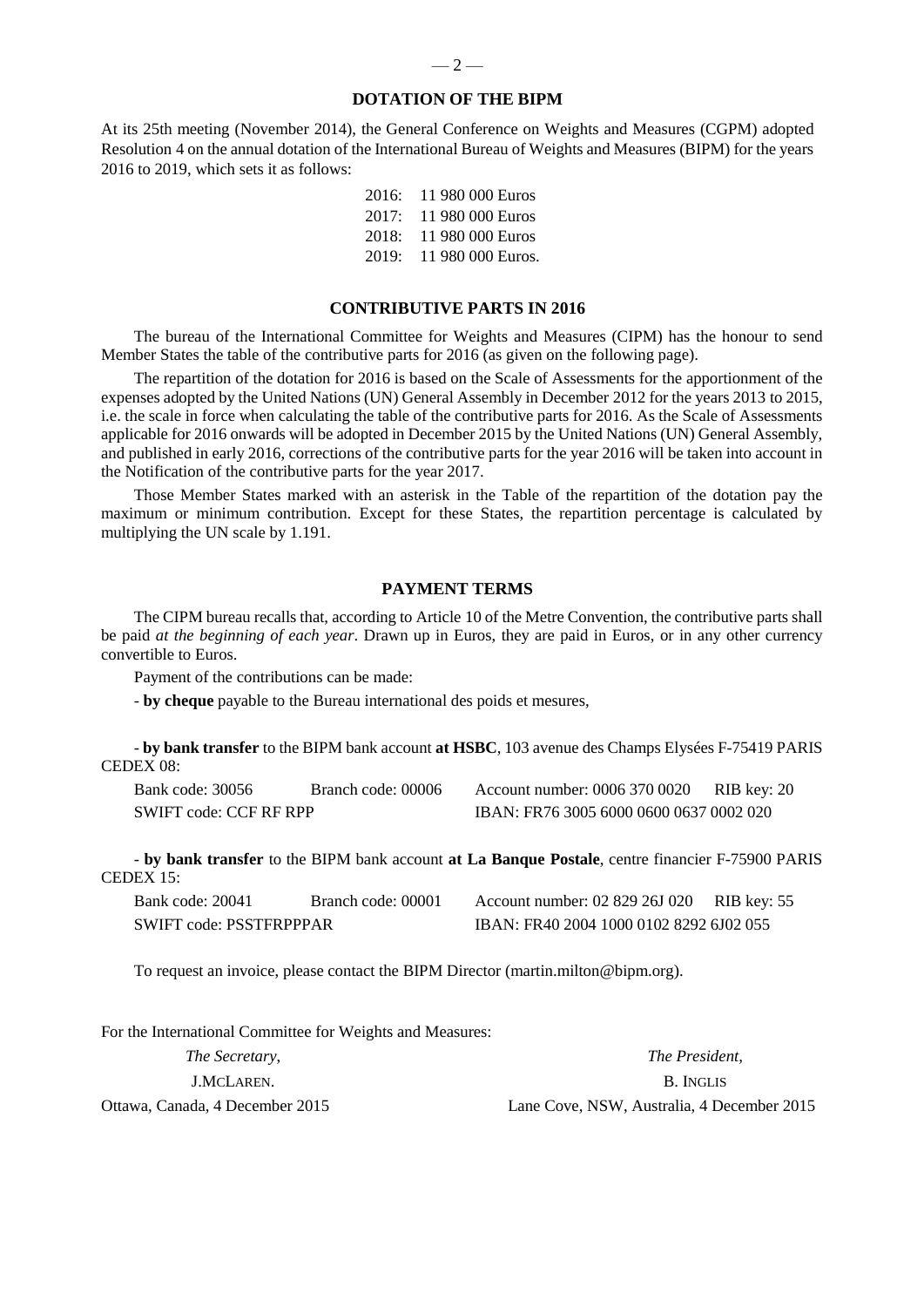| <b>Member States</b>                                                                       | UN Scale for<br>2013-2015<br>(percentage) | Repartition<br>percentage | Contribution for 2016<br>based on<br>11 980 000 Euros |
|--------------------------------------------------------------------------------------------|-------------------------------------------|---------------------------|-------------------------------------------------------|
|                                                                                            |                                           |                           |                                                       |
|                                                                                            | 0.432                                     | 0.51                      | 61 661                                                |
|                                                                                            | 2.074                                     | 2.47                      | 296 032                                               |
|                                                                                            | 0.798                                     | 0.95                      | 113 902                                               |
|                                                                                            | 0.998                                     | 1.19                      | 142 449                                               |
|                                                                                            | 2.934                                     | 3.50                      | 418784                                                |
|                                                                                            | 0.047                                     | 0.47                      | 56 306                                                |
|                                                                                            | 2.984                                     | 3.56                      | 425 921                                               |
|                                                                                            | 0.334                                     | 0.47                      | 56 306                                                |
|                                                                                            | 5.148                                     | 6.13                      | 734 799                                               |
|                                                                                            | 0.259                                     | 0.47                      | 56 306                                                |
|                                                                                            | 0.126                                     | 0.47                      | 56 306                                                |
|                                                                                            | 0.386                                     | 0.47                      | 56 306                                                |
|                                                                                            | 0.675                                     | 0.80                      | 96 346                                                |
|                                                                                            | 0.134<br>0.519                            | 0.47<br>0.62              | 56 306<br>74 079                                      |
|                                                                                            | 5.593                                     | 6.66                      | 798 316                                               |
|                                                                                            | 7.141                                     | 8.51                      | 1 019 270                                             |
|                                                                                            | 0.638                                     | 0.76                      | 91 065                                                |
|                                                                                            | 0.266                                     | 0.47                      | 56 306                                                |
|                                                                                            | 0.666                                     | 0.79                      | 95 061                                                |
|                                                                                            | 0.346                                     | 0.47                      | 56 306                                                |
|                                                                                            | 0.356                                     | 0.47                      | 56 306                                                |
|                                                                                            | 0.068                                     | 0.47                      | 56 306                                                |
|                                                                                            | 0.418                                     | 0.50                      | 59 663                                                |
|                                                                                            | 0.396                                     | 0.47                      | 56 306                                                |
|                                                                                            | 4.448                                     | 5.30                      | 634 885                                               |
|                                                                                            | 10.833                                    | 9.44                      | 1 130 912                                             |
|                                                                                            | 0.121                                     | 0.47                      | 56 306                                                |
|                                                                                            | 0.013                                     | 0.47                      | 56 306                                                |
|                                                                                            | 0.281<br>1.842                            | 0.47<br>2.19              | 56 306<br>262 918                                     |
|                                                                                            | 1.654                                     | 1.97                      | 236 083                                               |
|                                                                                            | 0.253                                     | 0.47                      | 56 306                                                |
|                                                                                            | 0.851                                     | 1.01                      | 121 467                                               |
|                                                                                            | 0.085                                     | 0.47                      | 56 306                                                |
|                                                                                            | 0.921                                     | 1.10                      | 131 459                                               |
| Portugal.                                                                                  | 0.474                                     | 0.56                      | 67 656                                                |
|                                                                                            | 1.994                                     | 2.38                      | 284 613                                               |
|                                                                                            | 0.226                                     | 0.47                      | 56 306                                                |
|                                                                                            | 2.438                                     | 2.90                      | 347 988                                               |
|                                                                                            | 0.040                                     | 0.47                      | 56 306                                                |
|                                                                                            | 0.384                                     | 0.47                      | 56 30 6                                               |
|                                                                                            | 0.171                                     | 0.47                      | 56 306                                                |
|                                                                                            | 0.864                                     | 1.03                      | 123 323                                               |
|                                                                                            | 0.372                                     | 0.47                      | 56 306                                                |
|                                                                                            | 2.973<br>0.960                            | 3.54<br>1.14              | 424 351<br>137 025                                    |
|                                                                                            | 1.047                                     | 1.25                      | 149 443                                               |
|                                                                                            | 0.239                                     | 0.47                      | 56 306                                                |
|                                                                                            | 0.036                                     | 0.47                      | 56 306                                                |
|                                                                                            | 1.328                                     | 1.58                      | 189 552                                               |
| United Kingdom of Great Britain and Northern Ireland                                       | 5.179                                     | 6.17                      | 739 224                                               |
|                                                                                            | 22.000                                    | 9.44                      | 1 130 912                                             |
|                                                                                            | 0.052                                     | 0.47                      | 56 306                                                |
|                                                                                            | 0.627                                     | 0.75                      | 89 495                                                |
|                                                                                            |                                           | 100.00                    | 11 980 000                                            |
|                                                                                            |                                           |                           |                                                       |
| States having acceded to the Metre Convention<br>after the 25th meeting of the CGPM (2014) |                                           |                           |                                                       |
|                                                                                            | 0.073                                     | 0.47                      | 56 306                                                |
|                                                                                            | 0.595                                     | 0.71                      | 84 927                                                |
|                                                                                            |                                           |                           | 12 121 233                                            |

### TABLE OF REPARTITION OF THE DOTATION FOR 2016

 $\hspace{0.1mm}^*$  Member State paying the maximun or minimum contribution